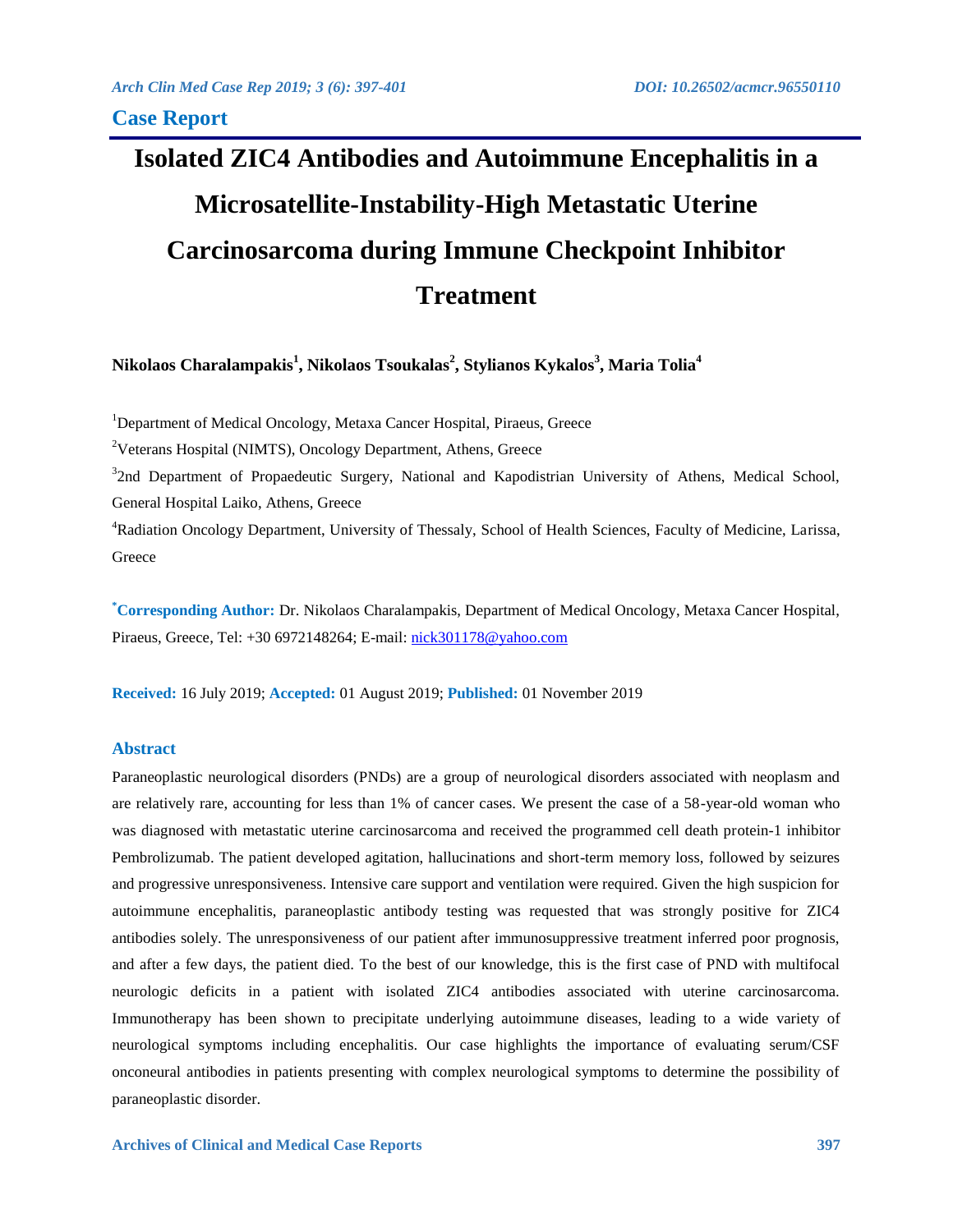**Keywords:** Paraneoplastic neurological disorders; ZIC4 antibodies; Uterine carcinosarcoma Autoimmune encephalitis; Microsatellite instability, Immune checkpoint inhibitor; Pembrolizumab

### **1. Introduction**

Paraneoplastic neurological disorders (PNDs) are a group of neurological disorders associated with neoplasm. These rare disorders account for less than 1% of cancer cases [1]. PNDs have a wide variety of clinical features and are usually diagnosed by the exclusion of other possible conditions like structural, vascular or inflammatory lesions [2]. The most common clinical manifestations of PNDs include Lambert-Eaton myasthenic syndrome (LEMS), limbic encephalitis, subacute cerebellar ataxia, and paraneoplastic cerebellar disease (PCD). The onset of neurological symptoms is dependent on the type of the lesion. Subacute onset with progressive disability is usually characteristic of PNDs often seen in cerebellar type lesions, whereas certain conditions like LEMS are gradual in onset [3]. PNDs are immune-mediated and often characterized by the detection of paraneoplastic autoantibodies such as anti-Purkinje cell antibody 1 (anti–*PCA-1* or anti-*Yo*), nuclear antigen antibody (*ANNA-1* or anti-*Hu*), anti-*ZIC* antibody, anti-Tr in serum and cerebrospinal fluid. Case reports of PND have shown that onconeural antibody anti-*Yo* is often associated with ovarian or breast cancer, *ZIC4* is associated with small cell lung cancer, and anti-*Tr* is associated with Hodgkin's lymphoma [2, 4, 5]. In this article, we report a case of PND with uterine carcinosarcoma and *ZIC4* auto antibody, possibly related to immunotherapy for treating uterine carcinosarcoma.

#### **2. Case Report**

A 58-year-old woman had an episode of significant vaginal bleeding. Biopsy revealed uterine carcinosarcoma, and she was then referred to our department. Bilateral, multiple enlarged pelvic and para-aortic lymph nodes were detected through abdominal contrast enhanced computed tomographic scan. Thoracic imaging demonstrated multiple bilateral mediastinal and left subclavian lymph node blocks. The patient received 4 cycles of chemotherapy with the combination of Carboplatin-Paclitaxel with near complete response and, after discussion at our multidisciplinary tumor board, underwent total abdominal hysterectomy and salpingo-oophorectomy with concomitant pelvic lymph node dissection. Unfortunately, the patient developed progressive disease post-operatively and was treated with second-line chemotherapy with the combination of Adriamycin and Ifosfamide/MESNA with subsequent disease-related acute renal failure.

**Archives of Clinical and Medical Case Reports 398** The patient showed signs of disease progression after the second-line chemotherapy. The patient's uterine tissue was screened for microsatellite instability (MSI) using the immunohistochemical expression of mismatch repair proteins and the results showed loss of MLH1 and PMS2 protein expression implying a high level of MSI (MSI-H). The patient received the programmed cell death protein-1 inhibitor Pembrolizumab at 200 mg flat dose. The patient achieved a radiographic partial response, but after the sixth cycle, the patient developed agitation, hallucinations and short-term memory loss, followed by seizures and progressive unresponsiveness. Intensive care support and ventilation were required. Magnetic resonance imaging of the brain demonstrated nonspecific T2 hyperintensities in the basal ganglia. Electroencephalogram revealed epileptic activity from the temporal lobe. Cerebrospinal fluid (CSF) analysis revealed lymphocytic pleocytosis (white blood cells, 13/µL; 60% lymphocytes, 23% monocytes,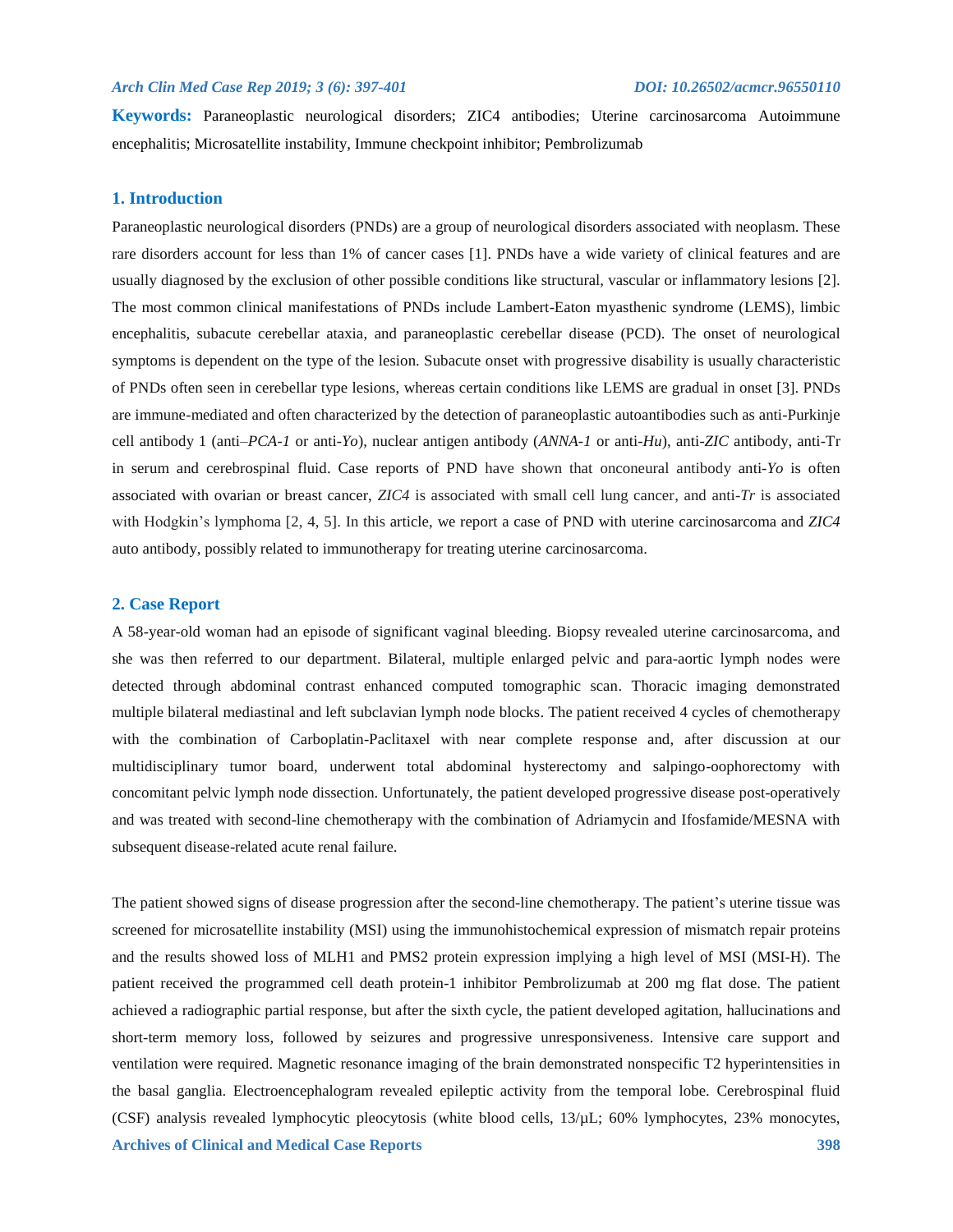17% neutrophils), an elevated protein level (75 mg/dL), a normal glucose level and IgG index, matched oligoclonal bands in the CSF and serum, and no evidence of bacterial or viral infection. Cytological analysis of CSF did not show any evidence of malignant neoplasm.

Neurological immune-related adverse events (irAEs) like encephalitis have been reported in 0.2-0.5 % of patients with Pembrolizumab [6]. Thus, it was decided to treat the patient with high-dose intravenous methylprednisolone sodium succinate, equivalent to 1000 mg/d of methylprednisolone for 5 days. The patient did not show any improvement and remained stuporous. Paraneoplastic antibody screening analysis with Western blot and immunohistochemistry (cerebellar section) was subsequently performed for the following 10 antibodies in the serum and CSF of the patient: anti-*Amphiphysin*, anti-*CV2*, anti-*Hu*, anti-*PNMA2*, anti-*Recoverin*, anti-*Ri*, anti-*SOX1*, anti-*Yo*, anti-*ZIC4* and anti-*Tr*. All were negative, except for anti-*ZIC4* for which a strongly positive intensity signal (84 out of a maximum score of 150) was detected. Her neurological status was unresponsive to steroid treatment. The patient then received 0.4 mg/kg/d of intravenous immunoglobulin for 5 days, but her status remained unchanged. Symptomatic therapy was directed against epilepsy and psychiatric symptoms. No serological follow-up examination was performed. Two weeks later, the patient, while still in intensive care unit, and despite confirming a further radiographic partial response to her cancer, experienced gradual functional decline and died.

### **3. Discussion**

We describe a patient with metastatic cancer who developed PND during therapy with an immune checkpoint inhibitor. High levels of MSI (MSI-H) in the primary tumor uterine carcinosarcoma made this case feasible for immunotherapy as MSI-H tumors show upregulation of immune checkpoint inhibitory molecules such as PD-1, PDL-1, and CTLA4 [7]. FDA has approved the use of Pembrolizumab in MSI-H solid tumors that have progressed following initial therapy [8].

The patient developed neurological symptoms following immunotherapy, and the timing of the onset of neurologic symptoms was suggestive of neurological irAEs related to immunotherapy [9]. Nonetheless, it is difficult to establish a direct causal association between immune checkpoint blockade and autoimmune encephalitis. PNDs are caused by an immunological reaction mediated by the underlying neoplasm and not due to the direct effect of the neoplasm [10]. In our case, it is possible that the neurological irAEs of Pembrolizumab are presenting as PND. The symptoms of PNDs either present as a focal disease such as PCD or as multifocal, diffuse lesions such as brainstem encephalitis [3, 5].

The identification of *ZIC4* anti-neuronal antibodies (ANAs) with uterine carcinosarcoma has not been described, to our knowledge. In our case, serum detection of *ZIC4* antibodies is considered as a marker for PND. The presence of onconeural antibodies is characteristic for the diagnosis of PND; at the same time, their absence cannot rule out the possibility of PND [3]. *ZIC* is a family of genes with minor variations between the subtypes, encoding proteins containing zinc finger domains. These proteins are important in the development of cerebellum [4]. Patients who had *ZIC4* antibodies (without anti-*Hu* or anti-*Yo*) were more likely to develop cerebellar lesions like PCD with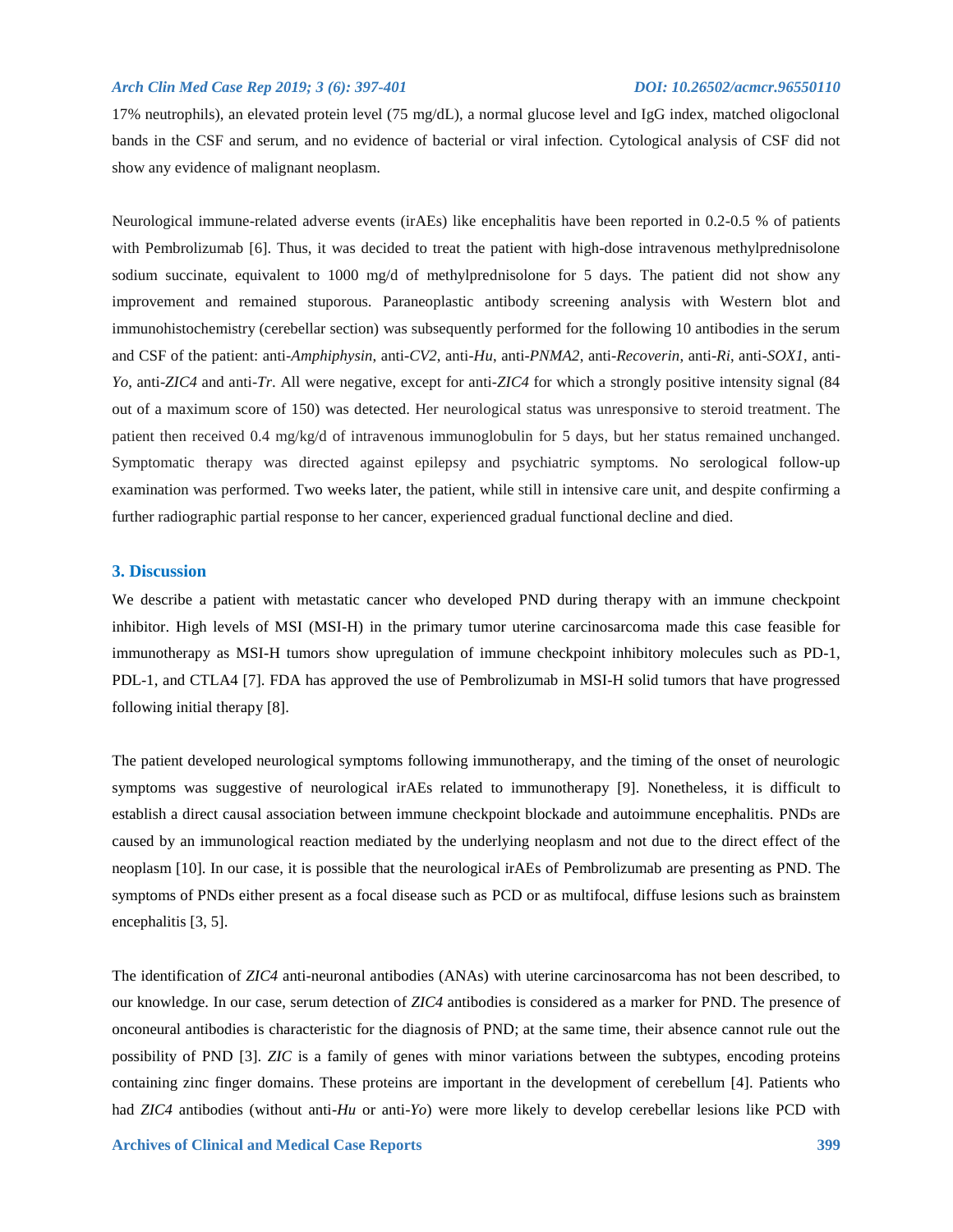multifocal neurologic deficits characteristic of encephalomyelitis [2]. Also, PCD can manifest without ANAs and showed better prognosis than patients with *Hu* antibodies. Paraneoplastic encephalomyelitis or the 'anti-*Hu* syndrome' is one of the most common PNDs manifesting as paraneoplastic limbic encephalitis (PLE) [5, 11]. PLE without ANAs and those with *Ma2* antibodies have better response to immunosuppressive therapy, whereas immunosuppressive therapy is usually not effective in PCD [5].

Several studies have reported the association of *ZIC4* antibodies with PND and small cell lung cancer (SCLC) [1, 4]. Case reports of PND with SCLC reported serum cross reactivity between *ZIC1, ZIC2,* and *ZIC4* subtypes, indicating the conservation of zinc finger domains. Preclinical studies have demonstrated *ZIC2* mRNA in SCLC cell lines. LEMS is the most common manifestation of PND with underlying SCLC. In our case, interestingly, antibodies typically associated with gynecological tumors (such as anti-*Yo*) were not detected. Thus, to our knowledge, this is the first reported case of paraneoplastic encephalitis in a patient with isolated *ZIC4* antibodies and uterine carcinosarcoma.

The unresponsiveness of our patient after immunosuppressive treatment implies poor prognosis. An additional important poor prognostic indicator is hospitalization of ANA-positive neurological patients in an intensive care unit during the clinical course. Immunotherapy has been shown to precipitate underlying autoimmune diseases leading to a wide variety of neurological symptoms including encephalitis. The proposed mechanisms of neurological irAEs are due to increased stimulation of antibodies, cytokine-mediated inflammation, and neuronal damage by activated T-cells [6, 11]. The onset of neurological symptoms following immunotherapy and the presence of paraneoplastic antibodies are highly suggestive of PND following immunotherapy.

Based on our findings, we propose that our patient with isolated *ZIC4* antibodies, which did not respond to immunosuppressive therapy with corticosteroids and intravenous immunoglobulin, had concurrent immune activation after immune checkpoint inhibitor therapy. This was further implied from the confirmed radiographic partial response of her cancer to Pembrolizumab. This leads to widespread neurologic dysfunction, further underscoring the pathophysiological scenario in our patient. However, this possibility of autoimmune reactions to *ZIC4* antibodies following Pembrolizumab needs to be substantiated with more evidence from future studies.

#### **4. Conclusion**

To the best of our knowledge, this is the first case of PND with multifocal neurologic deficits in a patient with isolated *ZIC4* antibodies associated with uterine carcinosarcoma. Our case highlights the importance of evaluating serum/CSF onconeural antibodies in patients presenting with complex neurological symptoms to determine the possibility of paraneoplastic disorder. Accurate and early clinical diagnosis of PND guides the treatment plan, which might lead to early stabilization and improvement of the neurological symptoms, and results in a better prognosis. Also, PNDs occur frequently with SCLC, so the possibility of PND should be evaluated in a patient with history of smoking and complex neurological disorders. With the continuing increase in the use of immune checkpoint inhibitors for different types of solid tumors, it becomes crucial to consider PND in the differential diagnosis of